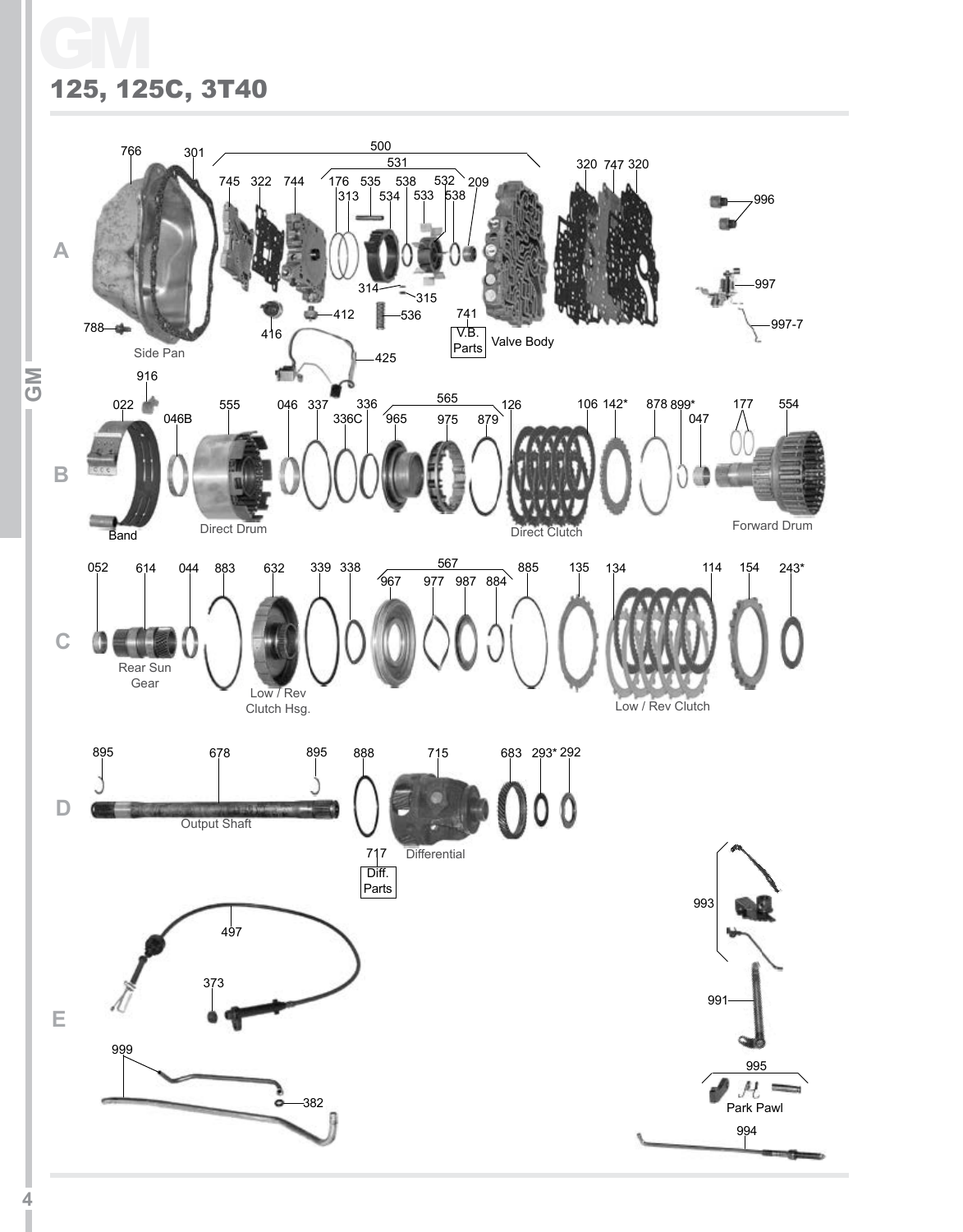# 125, 125C, 3T40 GM

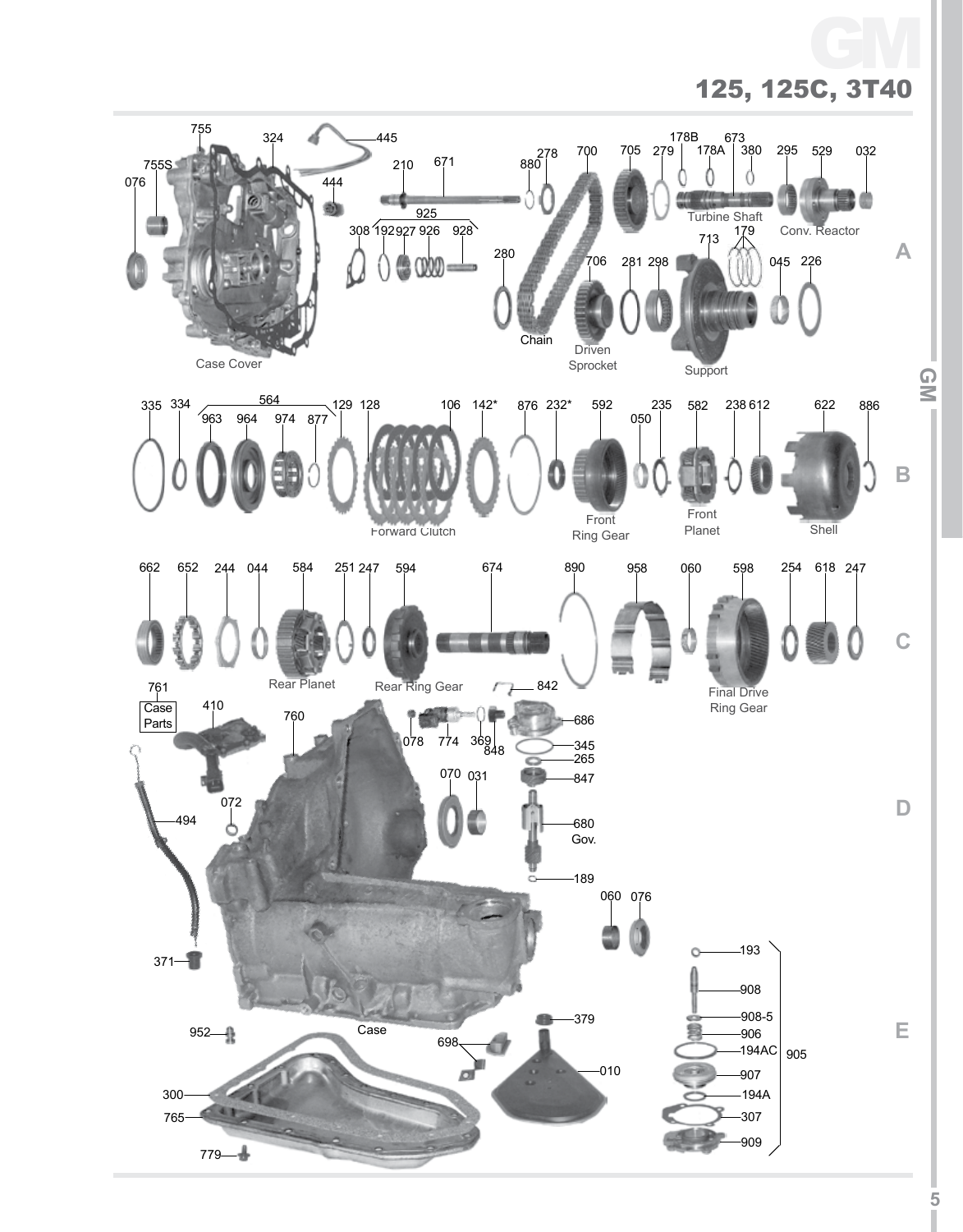|           | ILL# | Part#            |                                                                                                                                                                                      | QTY | REF# |  |  |  |
|-----------|------|------------------|--------------------------------------------------------------------------------------------------------------------------------------------------------------------------------------|-----|------|--|--|--|
|           |      |                  | <b>OVERHAUL KITS</b>                                                                                                                                                                 |     |      |  |  |  |
|           |      |                  |                                                                                                                                                                                      |     |      |  |  |  |
|           |      |                  |                                                                                                                                                                                      |     |      |  |  |  |
|           |      |                  | <b>MASTER L/STEEL KITS</b><br>$\mathcal{L}(\mathcal{L})$ and $\mathcal{L}(\mathcal{L})$ and $\mathcal{L}(\mathcal{L})$ and $\mathcal{L}(\mathcal{L})$ and $\mathcal{L}(\mathcal{L})$ |     |      |  |  |  |
|           |      |                  |                                                                                                                                                                                      |     |      |  |  |  |
|           |      |                  |                                                                                                                                                                                      |     |      |  |  |  |
|           |      |                  | MASTER W/STEELS KITS                                                                                                                                                                 |     |      |  |  |  |
|           |      |                  |                                                                                                                                                                                      |     |      |  |  |  |
|           |      |                  |                                                                                                                                                                                      |     |      |  |  |  |
|           |      |                  |                                                                                                                                                                                      |     |      |  |  |  |
|           |      |                  | <b>FILTERS</b>                                                                                                                                                                       |     |      |  |  |  |
|           |      |                  |                                                                                                                                                                                      |     |      |  |  |  |
|           |      |                  |                                                                                                                                                                                      |     |      |  |  |  |
|           |      |                  | <b>BANDS</b>                                                                                                                                                                         |     |      |  |  |  |
| Σ         |      |                  |                                                                                                                                                                                      |     |      |  |  |  |
| $\bullet$ |      |                  |                                                                                                                                                                                      |     |      |  |  |  |
|           |      |                  |                                                                                                                                                                                      |     |      |  |  |  |
|           |      |                  |                                                                                                                                                                                      |     |      |  |  |  |
|           |      |                  | <b>BUSHINGS</b>                                                                                                                                                                      |     |      |  |  |  |
|           |      |                  |                                                                                                                                                                                      |     |      |  |  |  |
|           |      |                  |                                                                                                                                                                                      |     |      |  |  |  |
|           |      |                  |                                                                                                                                                                                      |     |      |  |  |  |
|           |      |                  |                                                                                                                                                                                      |     |      |  |  |  |
|           |      |                  |                                                                                                                                                                                      |     |      |  |  |  |
|           |      |                  |                                                                                                                                                                                      |     |      |  |  |  |
|           |      |                  |                                                                                                                                                                                      |     |      |  |  |  |
|           |      |                  |                                                                                                                                                                                      |     |      |  |  |  |
|           |      |                  |                                                                                                                                                                                      |     |      |  |  |  |
|           |      |                  |                                                                                                                                                                                      |     |      |  |  |  |
|           |      |                  |                                                                                                                                                                                      |     |      |  |  |  |
|           |      |                  |                                                                                                                                                                                      |     |      |  |  |  |
|           |      |                  | <b>METAL CLAD SEALS</b>                                                                                                                                                              |     |      |  |  |  |
|           |      |                  |                                                                                                                                                                                      |     |      |  |  |  |
|           |      |                  |                                                                                                                                                                                      |     |      |  |  |  |
|           |      |                  |                                                                                                                                                                                      |     |      |  |  |  |
|           |      |                  |                                                                                                                                                                                      |     |      |  |  |  |
|           |      |                  |                                                                                                                                                                                      |     |      |  |  |  |
|           |      |                  |                                                                                                                                                                                      |     |      |  |  |  |
|           |      |                  |                                                                                                                                                                                      |     |      |  |  |  |
|           |      |                  |                                                                                                                                                                                      |     |      |  |  |  |
|           |      |                  |                                                                                                                                                                                      |     |      |  |  |  |
|           |      |                  | 379 75547 Seal, 125C Filter 1986-Up                                                                                                                                                  |     |      |  |  |  |
|           |      | <b>FRICTIONS</b> |                                                                                                                                                                                      |     |      |  |  |  |
|           |      |                  |                                                                                                                                                                                      |     |      |  |  |  |
|           |      |                  |                                                                                                                                                                                      |     |      |  |  |  |
|           |      |                  |                                                                                                                                                                                      |     |      |  |  |  |
|           |      |                  |                                                                                                                                                                                      |     |      |  |  |  |
|           |      |                  |                                                                                                                                                                                      |     |      |  |  |  |
|           |      |                  |                                                                                                                                                                                      |     |      |  |  |  |
|           |      |                  | <b>STEELS</b>                                                                                                                                                                        |     |      |  |  |  |
|           |      |                  |                                                                                                                                                                                      |     |      |  |  |  |
|           |      |                  |                                                                                                                                                                                      |     |      |  |  |  |
|           |      |                  |                                                                                                                                                                                      |     |      |  |  |  |
|           |      |                  |                                                                                                                                                                                      |     |      |  |  |  |
|           |      |                  |                                                                                                                                                                                      |     |      |  |  |  |
|           |      |                  |                                                                                                                                                                                      |     |      |  |  |  |
|           |      |                  |                                                                                                                                                                                      |     |      |  |  |  |
|           |      |                  |                                                                                                                                                                                      |     |      |  |  |  |
|           |      |                  |                                                                                                                                                                                      |     |      |  |  |  |
|           |      |                  |                                                                                                                                                                                      |     |      |  |  |  |
|           |      |                  | <b>EXAMPLE DESCRIPTION AT EXAMPLE 2004 THE SECOND SERVICE SERVICE SERVICE SERVICE SERVICE SERVICE SERVICE SERVICE</b>                                                                |     |      |  |  |  |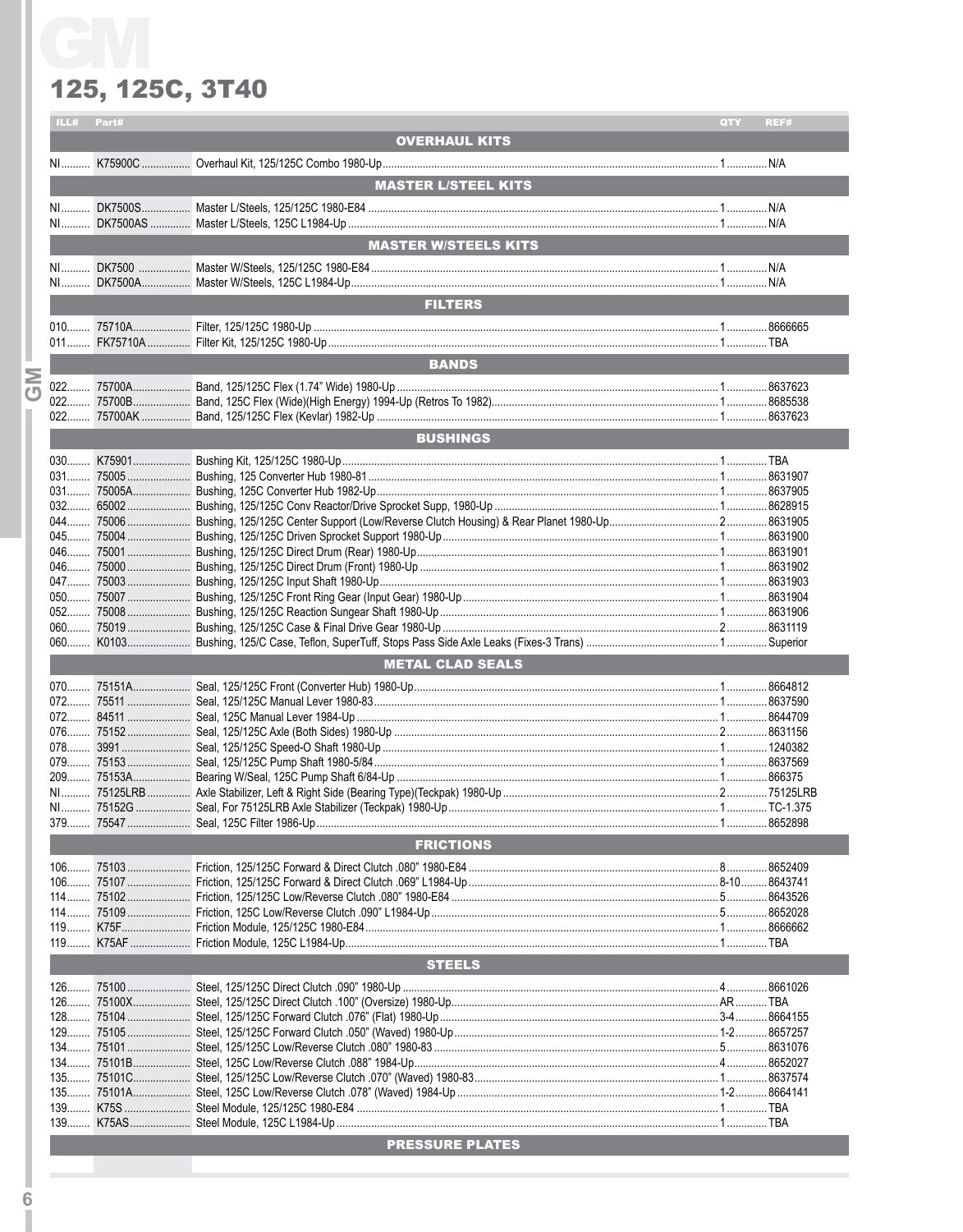# 125, 125C, 3T40 GM

| ILL# Part# |                                                                                  | <b>QTY</b> | REF# |
|------------|----------------------------------------------------------------------------------|------------|------|
|            |                                                                                  |            |      |
|            |                                                                                  |            |      |
|            |                                                                                  |            |      |
|            |                                                                                  |            |      |
|            |                                                                                  |            |      |
|            |                                                                                  |            |      |
|            |                                                                                  |            |      |
|            |                                                                                  |            |      |
|            |                                                                                  |            |      |
|            |                                                                                  |            |      |
|            | <b>VALVE BODY KITS</b>                                                           |            |      |
|            |                                                                                  |            |      |
|            |                                                                                  |            |      |
|            | <b>SEALING RINGS</b>                                                             |            |      |
|            |                                                                                  |            |      |
|            |                                                                                  |            |      |
|            |                                                                                  |            |      |
|            |                                                                                  |            |      |
|            |                                                                                  |            |      |
|            |                                                                                  |            |      |
|            |                                                                                  |            |      |
|            |                                                                                  |            |      |
|            |                                                                                  |            |      |
| 189        |                                                                                  |            |      |
|            |                                                                                  |            |      |
|            |                                                                                  |            |      |
|            |                                                                                  |            |      |
|            |                                                                                  |            |      |
|            |                                                                                  |            |      |
| $194$      |                                                                                  |            |      |
|            |                                                                                  |            |      |
|            |                                                                                  |            |      |
|            |                                                                                  |            |      |
|            | <b>WASHERS &amp; BEARINGS</b><br><u> 1989 - Johann Barnett, fransk politik (</u> |            |      |
|            |                                                                                  |            |      |
|            |                                                                                  |            |      |
|            |                                                                                  |            |      |
|            |                                                                                  |            |      |
|            |                                                                                  |            |      |
|            |                                                                                  |            |      |
|            |                                                                                  |            |      |
|            |                                                                                  |            |      |
|            |                                                                                  |            |      |
| 226        |                                                                                  |            |      |
|            |                                                                                  |            |      |
|            |                                                                                  |            |      |
|            |                                                                                  |            |      |
| 243        |                                                                                  |            |      |
| 243        |                                                                                  |            |      |
|            |                                                                                  |            |      |
|            |                                                                                  |            |      |
|            |                                                                                  |            |      |
| 243        |                                                                                  |            |      |
|            |                                                                                  |            |      |
| 244        |                                                                                  |            |      |
|            |                                                                                  |            |      |
|            |                                                                                  |            |      |
|            |                                                                                  |            |      |
|            |                                                                                  |            |      |
|            |                                                                                  |            |      |
|            |                                                                                  |            |      |
|            |                                                                                  |            |      |
|            |                                                                                  |            |      |

**7**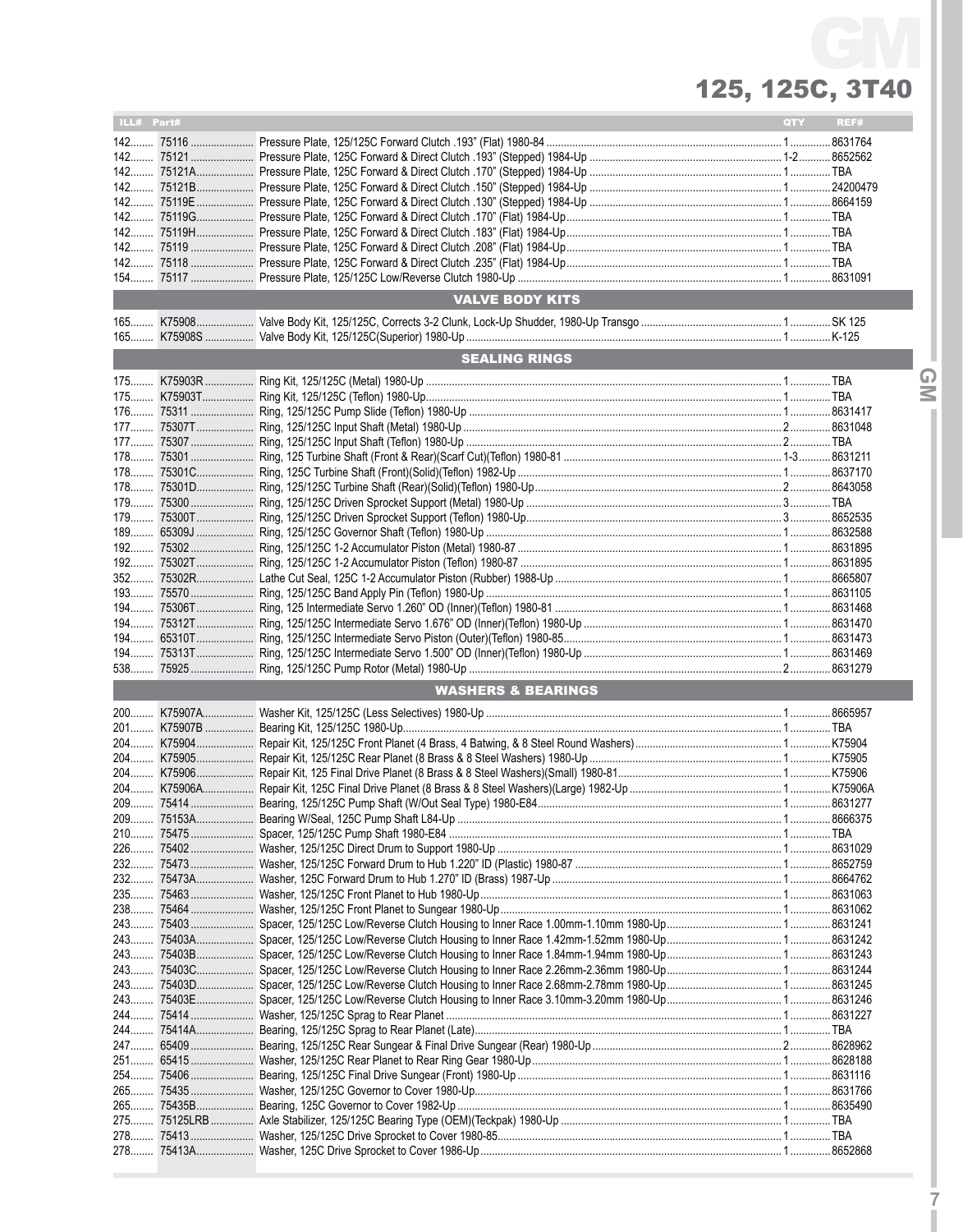|   | ILL# Part# |                                        | QTY REF# |  |
|---|------------|----------------------------------------|----------|--|
|   |            |                                        |          |  |
|   |            |                                        |          |  |
|   |            |                                        |          |  |
|   |            |                                        |          |  |
|   |            |                                        |          |  |
|   |            |                                        |          |  |
|   |            |                                        |          |  |
|   |            |                                        |          |  |
|   |            |                                        |          |  |
|   |            |                                        |          |  |
|   |            |                                        |          |  |
|   |            |                                        |          |  |
|   |            |                                        |          |  |
|   |            |                                        |          |  |
|   |            |                                        |          |  |
| Σ |            |                                        |          |  |
| ஶ |            |                                        |          |  |
|   |            |                                        |          |  |
|   |            |                                        |          |  |
|   |            |                                        |          |  |
|   |            |                                        |          |  |
|   |            |                                        |          |  |
|   |            |                                        |          |  |
|   |            |                                        |          |  |
|   |            | <b>GASKETS &amp; RUBBER COMPONENTS</b> |          |  |
|   |            |                                        |          |  |
|   |            |                                        |          |  |
|   |            |                                        |          |  |
|   |            |                                        |          |  |
|   |            |                                        |          |  |
|   |            |                                        |          |  |
|   |            |                                        |          |  |
|   |            |                                        |          |  |
|   |            |                                        |          |  |
|   |            |                                        |          |  |
|   |            |                                        |          |  |
|   |            |                                        |          |  |
|   |            |                                        |          |  |
|   |            |                                        |          |  |
|   |            |                                        |          |  |
|   |            |                                        |          |  |
|   |            |                                        |          |  |
|   |            |                                        |          |  |
|   |            |                                        |          |  |
|   |            |                                        |          |  |
|   |            |                                        |          |  |
|   |            |                                        |          |  |
|   |            |                                        |          |  |
|   |            |                                        |          |  |
|   |            |                                        |          |  |
|   |            |                                        |          |  |
|   |            |                                        |          |  |
|   |            |                                        |          |  |
|   |            |                                        |          |  |
|   |            |                                        |          |  |
|   |            |                                        |          |  |
|   |            |                                        |          |  |
|   |            |                                        |          |  |
|   |            |                                        |          |  |
|   |            |                                        |          |  |
|   |            |                                        |          |  |
|   |            |                                        |          |  |
|   |            |                                        |          |  |
|   |            |                                        |          |  |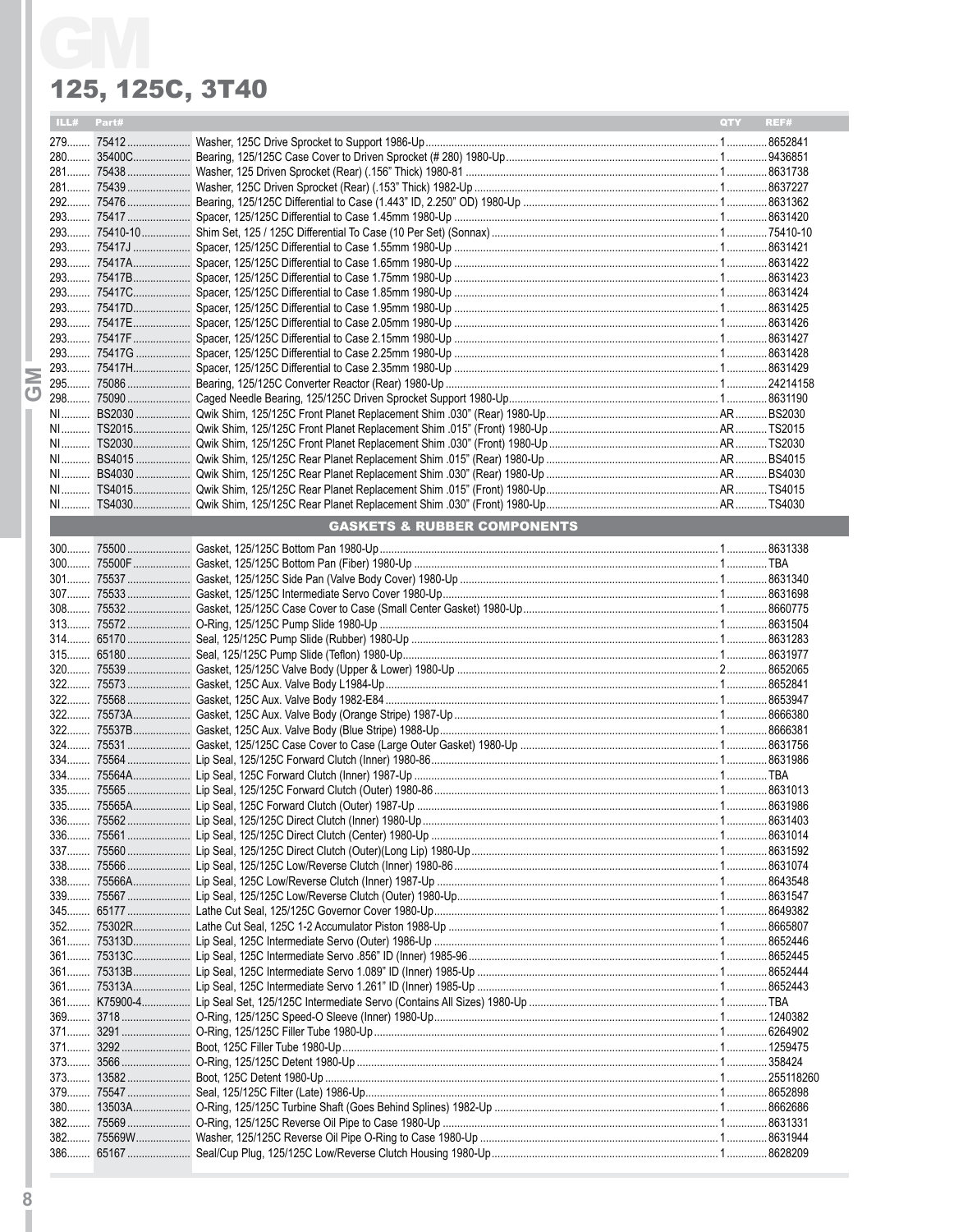| ILL# Part# |                                    | <b>QTY</b> | REF# |
|------------|------------------------------------|------------|------|
|            |                                    |            |      |
|            |                                    |            |      |
|            |                                    |            |      |
|            | <b>TECHNICAL MANUALS</b>           |            |      |
|            |                                    |            |      |
|            |                                    |            |      |
|            | <b>ELECTRICAL COMPONENTS</b>       |            |      |
|            |                                    |            |      |
|            |                                    |            |      |
|            |                                    |            |      |
|            |                                    |            |      |
|            |                                    |            |      |
|            |                                    |            |      |
|            |                                    |            |      |
|            |                                    |            |      |
|            |                                    |            |      |
|            |                                    |            |      |
|            |                                    |            |      |
|            |                                    |            |      |
|            |                                    |            |      |
|            |                                    |            |      |
|            |                                    |            |      |
|            |                                    |            |      |
|            |                                    |            |      |
|            |                                    |            |      |
|            |                                    |            |      |
|            |                                    |            |      |
|            |                                    |            |      |
|            |                                    |            |      |
|            |                                    |            |      |
|            |                                    |            |      |
|            |                                    |            |      |
|            |                                    |            |      |
| 445        |                                    |            |      |
|            |                                    |            |      |
|            |                                    |            |      |
|            |                                    |            |      |
|            |                                    |            |      |
|            | <b>MISCELLANEOUS COMPONENTS</b>    |            |      |
|            |                                    |            |      |
|            |                                    |            |      |
|            |                                    |            |      |
|            |                                    |            |      |
|            |                                    |            |      |
|            |                                    |            |      |
|            |                                    |            |      |
|            |                                    |            |      |
|            |                                    |            |      |
|            |                                    |            |      |
|            |                                    |            |      |
|            | <b>PUMPS &amp; PUMP COMPONENTS</b> |            |      |
|            |                                    |            |      |
|            |                                    |            |      |
|            |                                    |            |      |
|            |                                    |            |      |
|            |                                    |            |      |
|            |                                    |            |      |
|            |                                    |            |      |
|            |                                    |            |      |
|            |                                    |            |      |
|            |                                    |            |      |
|            |                                    |            |      |
|            |                                    |            |      |
|            |                                    |            |      |
|            |                                    |            |      |

 $\frac{1}{9}$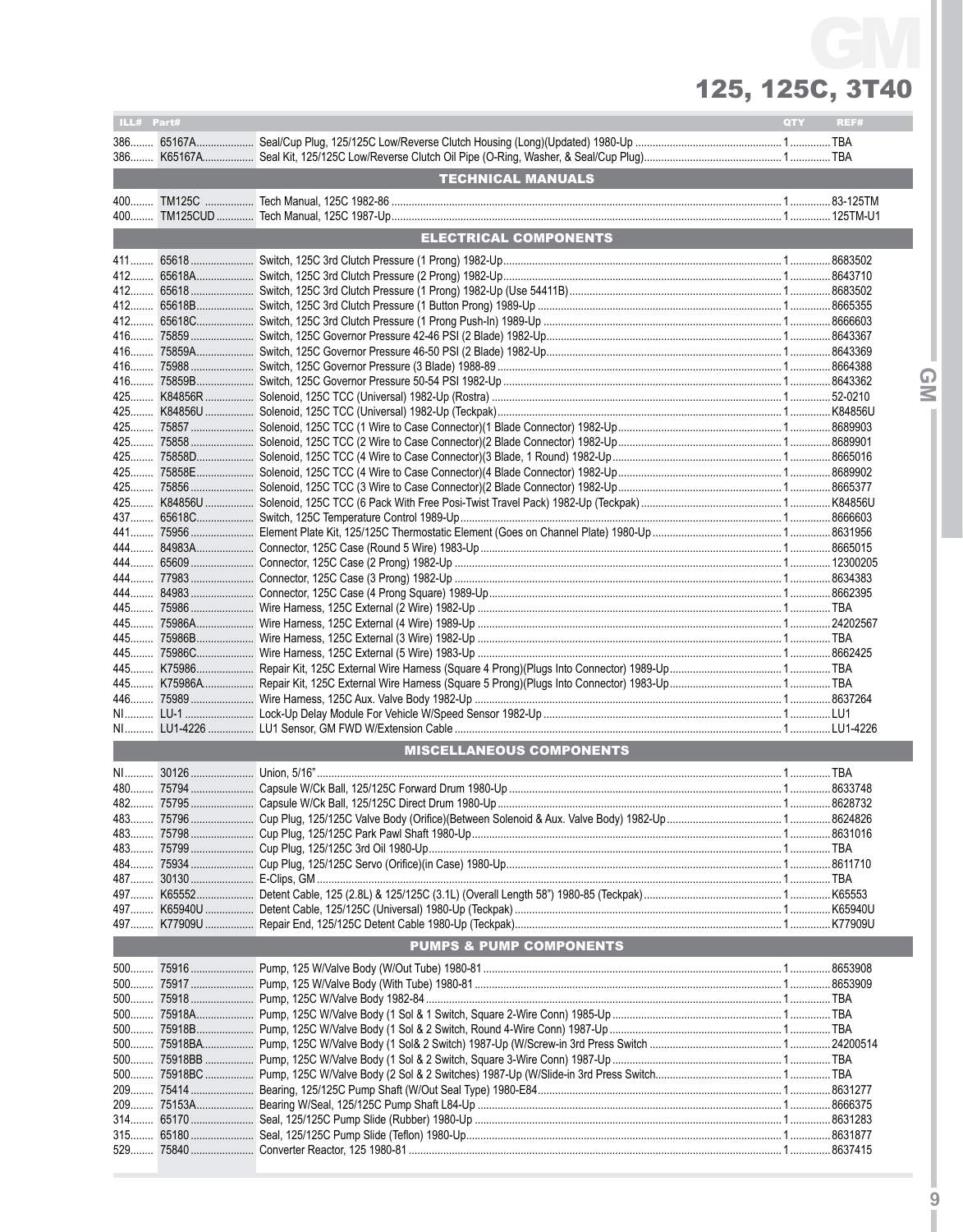|  | ILL# | Part# |                                            | <b>QTY</b> | REF# |
|--|------|-------|--------------------------------------------|------------|------|
|  |      |       |                                            |            |      |
|  |      |       |                                            |            |      |
|  |      |       |                                            |            |      |
|  |      |       |                                            |            |      |
|  |      |       |                                            |            |      |
|  |      |       |                                            |            |      |
|  |      |       |                                            |            |      |
|  |      |       |                                            |            |      |
|  |      |       |                                            |            |      |
|  |      |       |                                            |            |      |
|  |      |       |                                            |            |      |
|  |      |       |                                            |            |      |
|  |      |       |                                            |            |      |
|  |      |       | <b>DRUMS</b>                               |            |      |
|  |      |       |                                            |            |      |
|  |      |       |                                            |            |      |
|  |      |       |                                            |            |      |
|  |      |       |                                            |            |      |
|  |      |       |                                            |            |      |
|  |      |       |                                            |            |      |
|  |      |       |                                            |            |      |
|  |      |       |                                            |            |      |
|  |      |       |                                            |            |      |
|  |      |       | <b>PLANETS, RING GEARS &amp; SUN GEARS</b> |            |      |
|  |      |       |                                            |            |      |
|  |      |       |                                            |            |      |
|  |      |       |                                            |            |      |
|  |      |       |                                            |            |      |
|  |      |       |                                            |            |      |
|  |      |       |                                            |            |      |
|  |      |       |                                            |            |      |
|  |      |       |                                            |            |      |
|  |      |       |                                            |            |      |
|  |      |       |                                            |            |      |
|  |      |       | SHELLS, SUPPORTS, SPRAGS & SHAFTS          |            |      |
|  |      |       |                                            |            |      |
|  |      |       |                                            |            |      |
|  |      |       |                                            |            |      |
|  |      |       |                                            |            |      |
|  |      |       |                                            |            |      |
|  |      |       |                                            |            |      |
|  |      |       |                                            |            |      |
|  |      |       |                                            |            |      |
|  |      |       |                                            |            |      |
|  |      |       |                                            |            |      |
|  |      |       |                                            |            |      |
|  |      |       |                                            |            |      |
|  |      |       |                                            |            |      |
|  |      |       |                                            |            |      |
|  |      |       |                                            |            |      |
|  |      |       |                                            |            |      |
|  |      |       |                                            |            |      |
|  |      |       |                                            |            |      |
|  | 680  |       |                                            |            |      |
|  |      |       |                                            |            |      |
|  |      |       |                                            |            |      |
|  |      |       |                                            |            |      |
|  |      |       |                                            |            |      |
|  |      |       |                                            |            |      |
|  | 686  |       |                                            |            |      |
|  | 686  |       |                                            |            |      |
|  | 686  |       |                                            |            |      |
|  | 698  |       |                                            |            |      |
|  |      |       |                                            |            |      |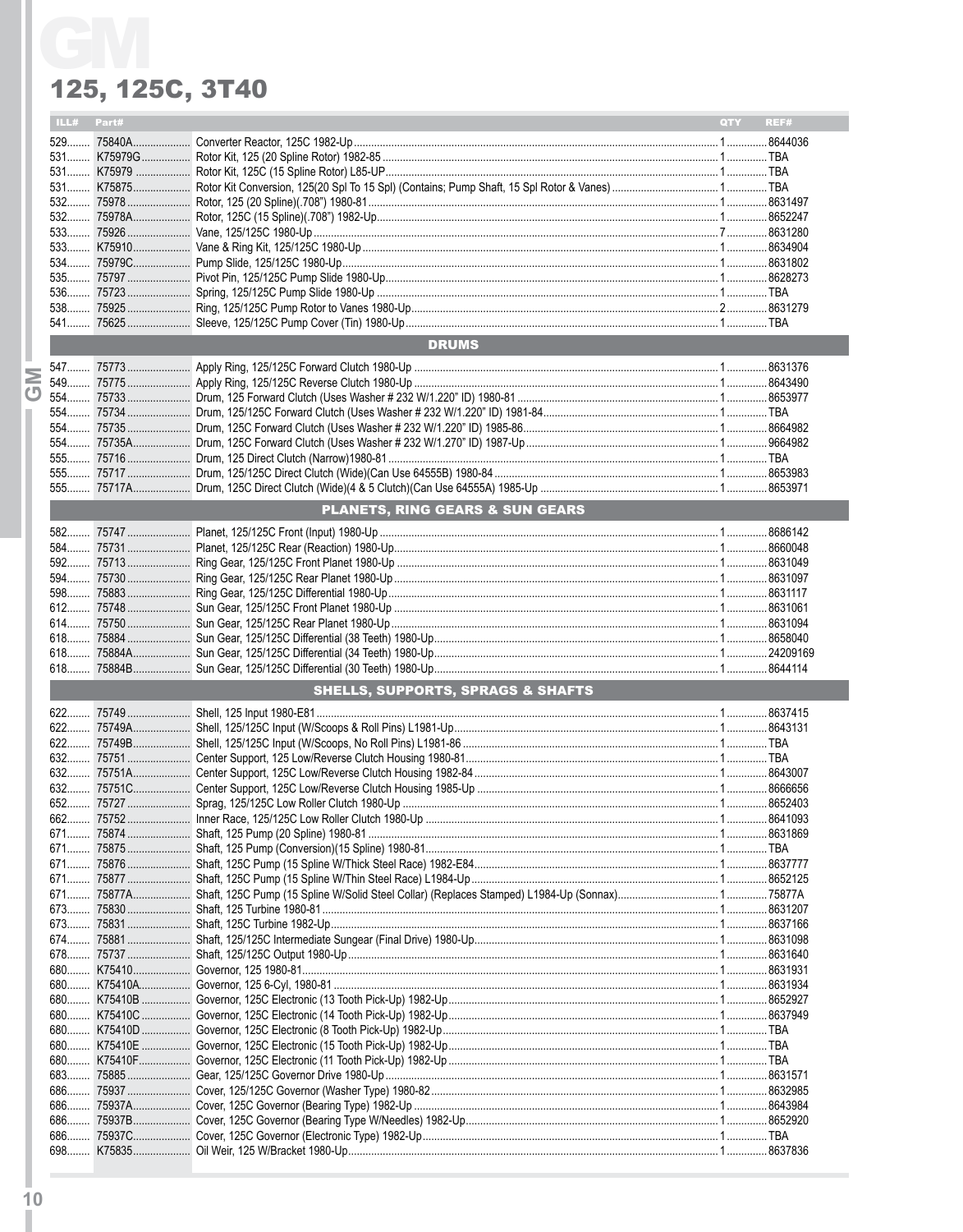| ILL# Part# |                                              |                                         | QTY | REF# |  |  |  |
|------------|----------------------------------------------|-----------------------------------------|-----|------|--|--|--|
|            | <b>CHAINS, SPROCKETS &amp; DIFFERENTIALS</b> |                                         |     |      |  |  |  |
|            |                                              |                                         |     |      |  |  |  |
|            |                                              |                                         |     |      |  |  |  |
|            |                                              |                                         |     |      |  |  |  |
|            |                                              |                                         |     |      |  |  |  |
|            |                                              |                                         |     |      |  |  |  |
|            |                                              |                                         |     |      |  |  |  |
|            |                                              |                                         |     |      |  |  |  |
|            |                                              |                                         |     |      |  |  |  |
|            |                                              |                                         |     |      |  |  |  |
|            |                                              |                                         |     |      |  |  |  |
|            |                                              |                                         |     |      |  |  |  |
|            |                                              |                                         |     |      |  |  |  |
|            |                                              |                                         |     |      |  |  |  |
|            |                                              |                                         |     |      |  |  |  |
|            |                                              |                                         |     |      |  |  |  |
|            |                                              |                                         |     |      |  |  |  |
|            |                                              |                                         |     |      |  |  |  |
|            |                                              |                                         |     |      |  |  |  |
|            |                                              |                                         |     |      |  |  |  |
|            |                                              |                                         |     |      |  |  |  |
|            |                                              |                                         |     |      |  |  |  |
|            |                                              |                                         |     |      |  |  |  |
|            |                                              |                                         |     |      |  |  |  |
|            |                                              |                                         |     |      |  |  |  |
|            |                                              |                                         |     |      |  |  |  |
|            |                                              |                                         |     |      |  |  |  |
|            |                                              |                                         |     |      |  |  |  |
|            |                                              | <b>VALVE BODIES (DACCO VB#)</b>         |     |      |  |  |  |
|            |                                              |                                         |     |      |  |  |  |
|            |                                              |                                         |     |      |  |  |  |
|            |                                              |                                         |     |      |  |  |  |
|            |                                              |                                         |     |      |  |  |  |
|            |                                              |                                         |     |      |  |  |  |
|            |                                              |                                         |     |      |  |  |  |
|            |                                              | <b>VALVE BODY COMPONENTS</b>            |     |      |  |  |  |
|            |                                              |                                         |     |      |  |  |  |
|            |                                              |                                         |     |      |  |  |  |
|            |                                              |                                         |     |      |  |  |  |
|            |                                              |                                         |     |      |  |  |  |
|            |                                              |                                         |     |      |  |  |  |
|            |                                              |                                         |     |      |  |  |  |
|            |                                              |                                         |     |      |  |  |  |
|            |                                              |                                         |     |      |  |  |  |
|            |                                              |                                         |     |      |  |  |  |
|            |                                              |                                         |     |      |  |  |  |
|            |                                              |                                         |     |      |  |  |  |
|            |                                              |                                         |     |      |  |  |  |
|            |                                              |                                         |     |      |  |  |  |
|            |                                              |                                         |     |      |  |  |  |
|            |                                              |                                         |     |      |  |  |  |
|            |                                              | CASES, CASE COMPONENTS, PANS & HOUSINGS |     |      |  |  |  |
|            |                                              |                                         |     |      |  |  |  |
|            |                                              |                                         |     |      |  |  |  |
|            |                                              |                                         |     |      |  |  |  |
|            |                                              |                                         |     |      |  |  |  |
|            |                                              |                                         |     |      |  |  |  |
|            |                                              |                                         |     |      |  |  |  |
|            |                                              |                                         |     |      |  |  |  |
|            |                                              |                                         |     |      |  |  |  |
|            |                                              |                                         |     |      |  |  |  |
|            |                                              |                                         |     |      |  |  |  |
|            |                                              |                                         |     |      |  |  |  |
|            |                                              |                                         |     |      |  |  |  |
|            |                                              |                                         |     |      |  |  |  |

 $\overline{Q}$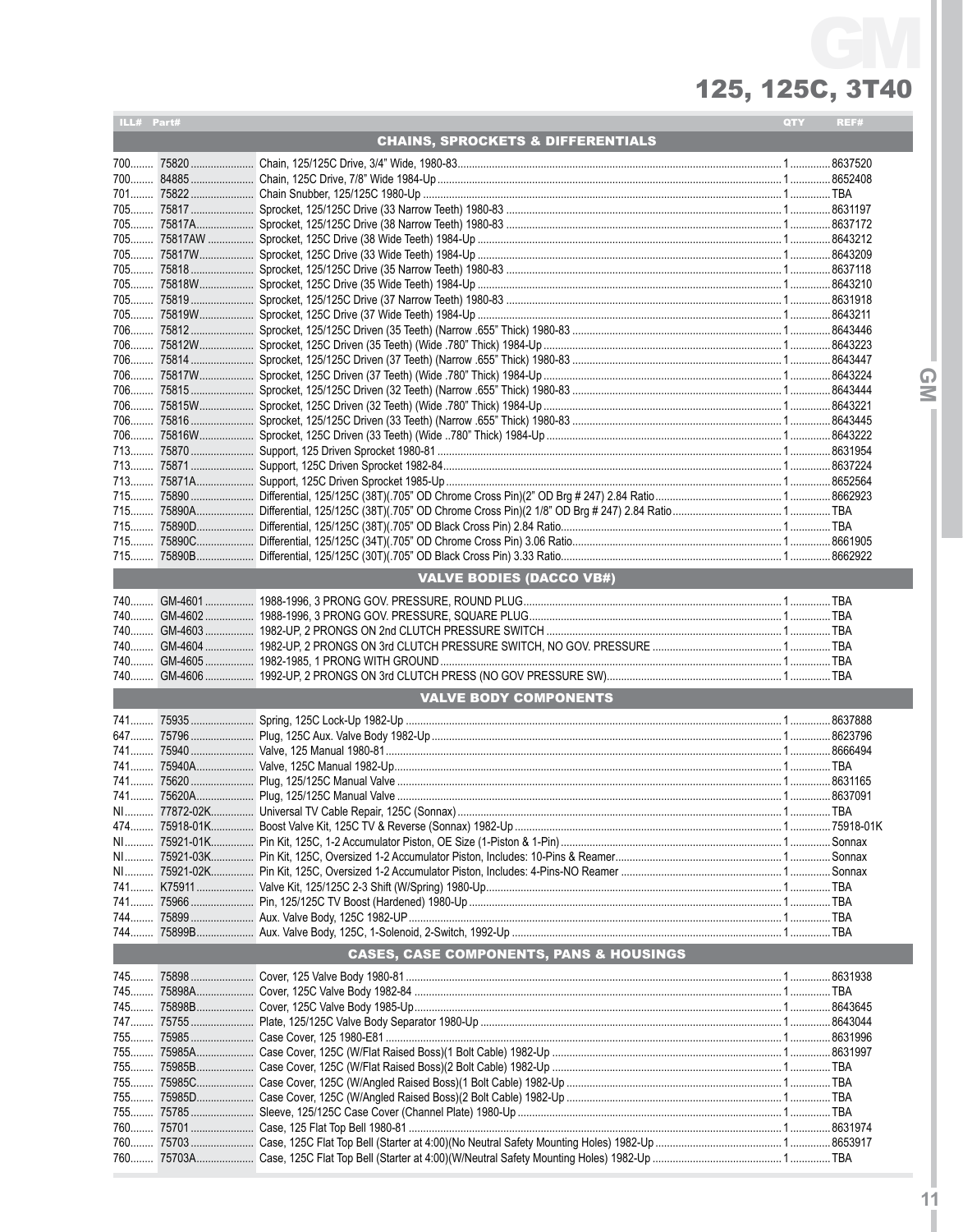| <b>ILL#</b> Part# |                                                |  | <b>QTY</b> | REF# |  |  |  |
|-------------------|------------------------------------------------|--|------------|------|--|--|--|
|                   |                                                |  |            |      |  |  |  |
|                   |                                                |  |            |      |  |  |  |
|                   |                                                |  |            |      |  |  |  |
|                   |                                                |  |            |      |  |  |  |
|                   |                                                |  |            |      |  |  |  |
|                   |                                                |  |            |      |  |  |  |
|                   |                                                |  |            |      |  |  |  |
|                   |                                                |  |            |      |  |  |  |
|                   |                                                |  |            |      |  |  |  |
|                   |                                                |  |            |      |  |  |  |
|                   |                                                |  |            |      |  |  |  |
|                   |                                                |  |            |      |  |  |  |
|                   |                                                |  |            |      |  |  |  |
|                   |                                                |  |            |      |  |  |  |
|                   |                                                |  |            |      |  |  |  |
|                   |                                                |  |            |      |  |  |  |
|                   |                                                |  |            |      |  |  |  |
|                   |                                                |  |            |      |  |  |  |
|                   |                                                |  |            |      |  |  |  |
|                   |                                                |  |            |      |  |  |  |
|                   |                                                |  |            |      |  |  |  |
|                   | <b>SNAP RINGS. PISTONS &amp; MISCELLANEOUS</b> |  |            |      |  |  |  |

| 886   |  |  |
|-------|--|--|
| $886$ |  |  |
| 886   |  |  |
| $886$ |  |  |
| 886   |  |  |
| 886   |  |  |
| 886   |  |  |
| 887   |  |  |
| 887   |  |  |
| 899   |  |  |
| 899   |  |  |
| 899   |  |  |
| 899   |  |  |
| 899   |  |  |
| $905$ |  |  |
|       |  |  |
|       |  |  |
| $906$ |  |  |
| $906$ |  |  |
|       |  |  |
|       |  |  |
|       |  |  |
|       |  |  |
| $909$ |  |  |
| $909$ |  |  |
| $909$ |  |  |
| $916$ |  |  |
|       |  |  |
|       |  |  |
| $926$ |  |  |
|       |  |  |
|       |  |  |
|       |  |  |
|       |  |  |
|       |  |  |
| $958$ |  |  |
| $963$ |  |  |
| $964$ |  |  |
| $965$ |  |  |
| $967$ |  |  |
|       |  |  |
| $974$ |  |  |
|       |  |  |

**NP**